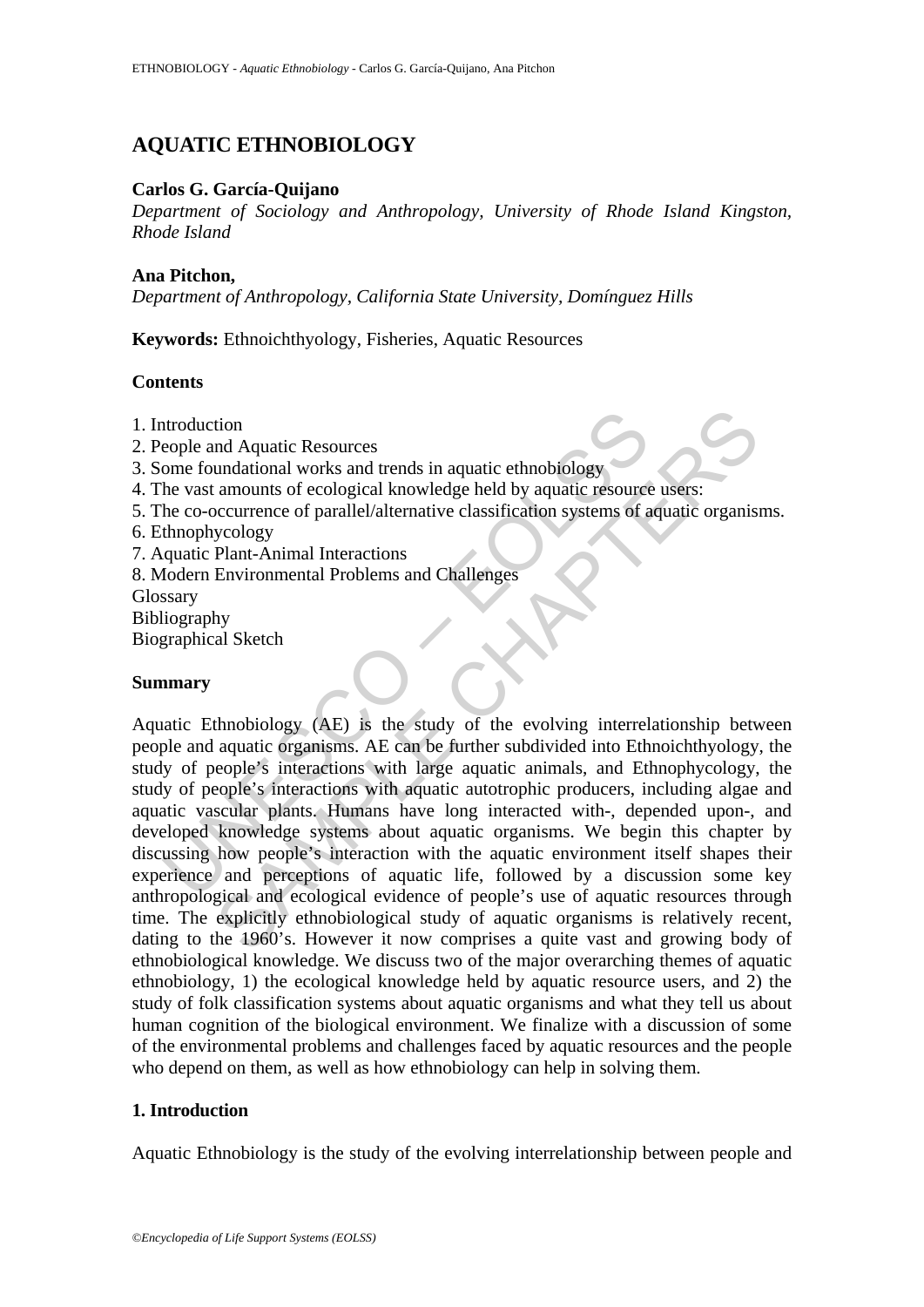aquatic organisms- organisms that live underwater-. Humans have long interacted, depended on, and known about aquatic representatives of the major kingdoms and phyla, such as algae, plants (seagrasses, mangroves), invertebrate animals (e.g. sponges, jellyfish and corals, arthropods, worms, mollusks, echinoderms), and vertebrate animals (fishes, reptiles, birds, and mammals). Thus, for example, the study of human societies' relationship with fish could be called both an exercise in ethnozoology as a venture in aquatic ethnobiology. Focusing, however, on the *human* experience in interacting with the aquatic environment and aquatic life, it makes more sense to talk about the field of *aquatic ethnobiology* than about, for example, ethnoichthyology as a subfield of ethnozoology. This is because the interaction with the aquatic environment itself is a highly salient feature of people's interactions with aquatic life.

atic animals (Ethnoichthyology) and human interaction with aquat mophycology). The above groupings do not follow Western scribiation exactly. We chose these names for the groupings because cert the majority of folk classif Within aquatic ethnobiology we can talk about the study of human interaction with aquatic animals (Ethnoichthyology) and human interaction with aquatic plants and algae (Ethnophycology). The above groupings do not follow Western scientific taxonomic classification exactly. We chose these names for the groupings because we feel that they reflect the majority of folk classification systems across the world, while avoiding potentially confusing repetition with terms currently used to sub-classify terrestrial ethnobiology (e.g. ethnozoology vs. aquatic ethnozoology, ethnobotany vs. aquatic ethnobotany etc).

**Ethnoichthyology**- For the purposes of this chapter, Ethnoichthyology deals with people's interactions with relatively large, mobile, aquatic metazoans. Thus ethnoichthyology deals with people's relationships with underwater animals including crustaceans, echinoderms, mollusks, cetaceans, birds, and of course cartilaginous and bony fish.

**Ethnophycology**- We use Ethnophycology to refer to the study of people's interactions with aquatic autotrophic producers, including algae and aquatic vascular plants.

mals (Ethnoichhyology) and human interaction with aquatic plants and a<br>mals (Ethnoichhyology) and human interaction with aquatic plants and a<br>cology). The above groupings do not follow Western scientific taxon<br>on exactly. There are several reasons for drawing the lines around ethnoichthyology and ethnophycology around broader taxonomical lines than their Western science counterparts (Ichthyology and Phycology). The main reason comes from ethnobiology's overarching focus on human-ecosystem interactions. People who interact with aquatic ecosystems generally do not base on or limit their interaction to animals belonging to what Western science classifies as Fishes or Algae, but rather interact with a wide variety of taxa. This is evident even in the Western field of Fisheries Science, where "Fisheries" refers to human extractive activities of "fish" as well as other vertebrate and invertebrate taxa (for example, shrimp fisheries, lobster fisheries, squid fisheries, etc.). For fisheries researchers, a "fish" is any metazoan that is subject to fishing.

People are terrestrial animals. We are, thus, much better adapted to survive, move about, and use our senses on dry land (or air) than underwater. The mere fact that we cannot breathe, unaided, underwater limits to a few minutes the amount of time that most people can spend directly observing aquatic organisms in their habitats. Although we are fairly good swimmers for a terrestrial mammal and excellent swimmers when compared to other primates, people cannot really move very far or very fast over (and specially under) water without the aid of technology. The immense pressures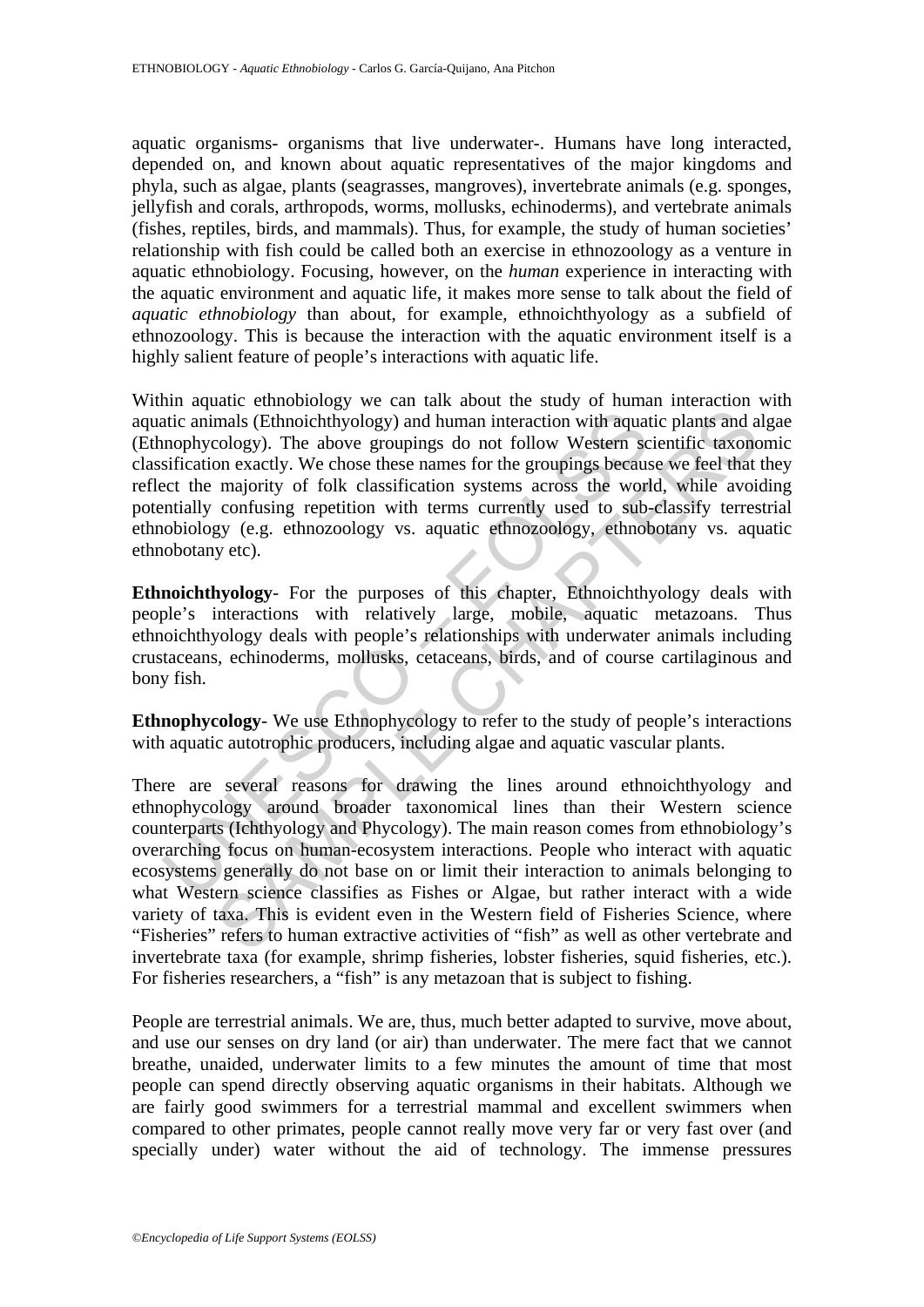experienced by organisms visiting waters deeper than about 30 meters (a significant amount of the space occupied by aquatic organisms) are a strict limiting factor to where humans can go without the aid of heavy technology and a significant investment of money or resources. Even the most technologically advanced forays into deep oceanic and lake waters are fraught with danger and only available to relatively few people.Thus, the vast majority of aquatic life observations made by people happen after the aquatic organism has been extracted from the water where it lives, either by active extractive technology, or by the retrieval of the whole organisms or body parts of them. Diving-based aquatic resource-use has existed for centuries, as is the case for example with Ama pearl divers in Asia and sponge divers in the Mediterranean (e.g. Bernard 1967). However, extended direct *in situ* observations of aquatic life are a relatively recent phenomenon. An important possible exception can be made for aquatic organisms that frequent clear shallow streams or ocean/lake shorelines, such as spawning salmon, crayfish, intertidal harvestable algae and others.

The constrains posed by the difficulty of directly observing aquatic life do not by any means imply that the observations made by traditional aquatic resource users are any less accurate or reliable than those made by terrestrial resource users. In fact, those constrains have at least sometimes had the indirect effect of forcing fishers and others to think in terms of correlations and inferences about aquatic resources based on limited samples of captured/observed organisms, thus yielding profound insights about aquatic life behavior and ecology.

### **2. People and Aquatic Resources**

wning salmon, crayfish, intertidal harvestable algae and others.<br>
constrains posed by the difficulty of directly observing aquatic<br>
ans imply that the observations made by traditional aquatic reso<br>
accurate or reliable tha almon, crayfish, intertidal harvestable algae and others.<br>
ains posed by the difficulty of directly observing aquatic life do not by<br>
by that the observations made by traditional aquatic resource users are<br>
te or reliable People have depended on aquatic resources since early in human evolution. For example, fish remains have been found in association with H. Habilis and H. erectus near an ancient shallow lake in Olduvai, East Africa (Stewart 1994). Practically all modern human societies that have existed have utilized aquatic (ocean, lake or stream) resources to some degree. Archaeological, historical, and ethnographic data show that aquatic-based subsistence has in fact been crucial in the establishment of human populations in broad geographic areas of the world, such as the Caribbean and the insular Pacific \. Large populations along the coasts of continents have depended on the harvesting aquatic organisms for thousands of years. Often, like for example in the Basque Region of the Iberian Peninsula, the Pacific Northwest coast of North America, and what is presently northern Peru, dependency on productive coastal ecosystems supported large, politically complex societies where aquatic organisms figured importantly in economic, religious, and kinship systems.Although most utilization of aquatic resources has consisted of capturing wild resources (fishing, hunting, gathering), aquatic resources have also formed part of sophisticated agricultural systems, such as for example the Mesoamerican Chinampas and in the Zhujiang Delta of China (Ruddle and Zhong 1988).Both wild aquatic resource use and aquaculture exist in modern times as industrialized, large scale, capital-intensive billionaire industries. However, most of the aquatic resources directly used for human consumption still come from small-scale resource use activities that depend on local knowledge. Thus aquatic ethnobiology deals with a rich, diverse universe of human activities and knowledge that are important for food and human well-being across cultures worldwide.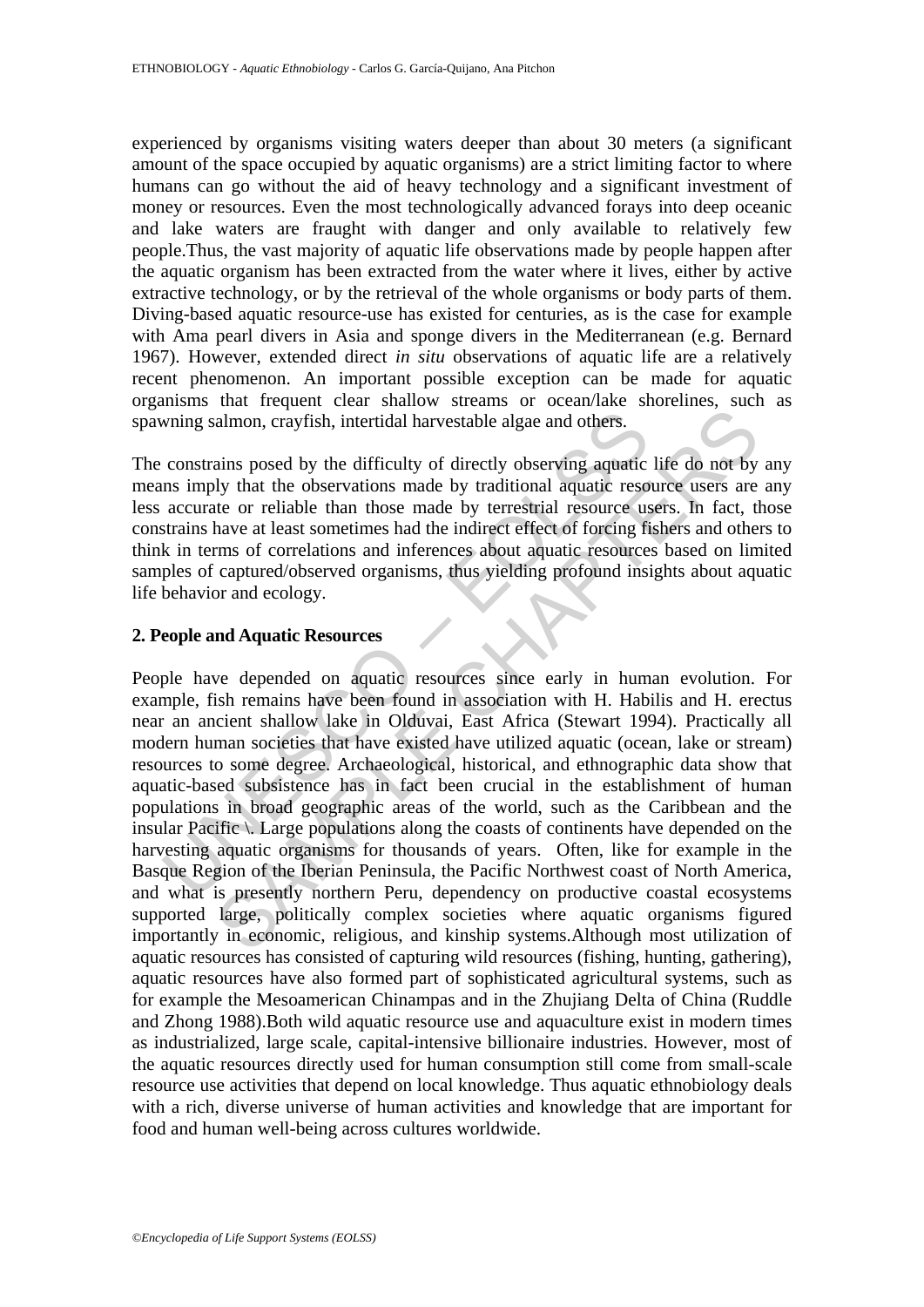- -
- -

# TO ACCESS ALL THE **10 PAGES** OF THIS CHAPTER, Visit[: http://www.eolss.net/Eolss-sampleAllChapter.aspx](https://www.eolss.net/ebooklib/sc_cart.aspx?File=E6-115-16-00)

#### **Bibliography**

Anderson, Eugene (1967) T*he Ethnoichthyology of the Hong Kong Boat People*, University of California-Berkeley. [A classic ethnoichthyological study, describes and analyzes folk taxonomy systems among subtropical fisheries of Hong Kong.]

Begossi, A., and J. C. Garavello. (1990) Notes on ethnoichthyology of fisherman from the Tocantins River. *Acta Amazonica* 20:341-352. [Detailed description of local ecological knowledge and ethnoichthyology in the Amazon basin.]

Exp. Tax causar cumbandony observed and y, accentos and unaryzes for a taxe<br>opical fisheries of Hong Kong.]<br>Sosi, A., and J. C. Garavello. (1990) Notes on ethnoichthyology of fisherm<br>r. Acta Amazonica 20:341-352. [Detailed Berkes, Fikret (1999) Sacred Ecology: *Traditional ecological knowledge and resource management*. Philadelphia, PA: Taylor and Francis. [Explores how ecology can be redesigned to encompass the human/environment relationship in order for humans to use their environment more sustainably, particularly through incorporating indigenous peoples traditional ecological knowledge.]

Berlin, Brent, Dennis Breedlove, and Peter Raven (1973) General Principles of Classification and Nomenclature in Folk Biology. *American Anthropologist* 75(2):214-242. [Discusses the nature of folk biological classification in an association with human's understanding of their natural environment.]

Bernard, H. Russell (1967) Kalymnian Sponge Diving. *Human Biology* 39(2):103-130. Details some of the ecological, biological, and cultural features of free-diving sponge collectors in the Greek islands. [One of the first and classic maritime anthropological studies.]

Boster, James and Jeffrey Johnson (1989) Form or Function: A Comparison of Expert and Novice Judgments of Similarity among Fish. *American Anthropologist* 91(4):866-889. [Expert vs. novice approaches to the identification and classification of fish based on utility.]

Cordell, John (1974) The Lunar Tide Fishing Cycle in Northeastern Brazil. *Ethnology* 13:379-392. [Small-scale Brazilian fishermen are marginalized through encroachment of commercial fishing operations which may result in the loss of an intricate body of knowledge developed to cope with marginality.]

Casse etmodentialoguean statisty. describes and analyzes fork takonomiy systems at casenes of Hong Kong.]<br>
and J. C. Garavello. (1990) Notes on ethnoichthyology of fisherman from the Toca *Amazonica* 20:341-352. [Detailed de la Torre-Castro, M., and P. Rönnback (2004) Links Between Humans and Seagrasses-An Example from Tropical East Africa. *Ocean & Coastal Management* 47:361-387. Fishermen and seaweed farmers within a seagrass ecosystem are linked to their environment through the various support services the system provides, contributing to the community's continued welfare.

Forman, Shepard (1967) Cognition and the Catch: The Location of Fishing Spots in a Brazilian Coastal Village. *Ethnology* 6:417-426. [Complex fishing knowledge and systems within a Brazilian coastal village as developed to maximize subsistence within a highly dynamic coastal environment.]

Hunn, Eugene (1982) The Utilitarian Factor in Folk Biological Classification. American Anthropologist 84(4):830-847. [The purposes of folk biological classification are assessed linking cultural knowledge and adaptive behavior.]

Hunn, Eugene, Darryl Johnson, Priscilla Russell, and Thomas Thornton (2003) Huna Tlingit Traditional Environmental Knowledge, Conservation, and the Management of a "Wilderness" Park. *Current Anthropology* 44(supp):S79-S103. [Local traditional environmental knowledge among the Huna Tlingit is sophisticated and used to harvest gull eggs sustainably, which the authors acknowledge as a valid contribution to sustainable resource management.]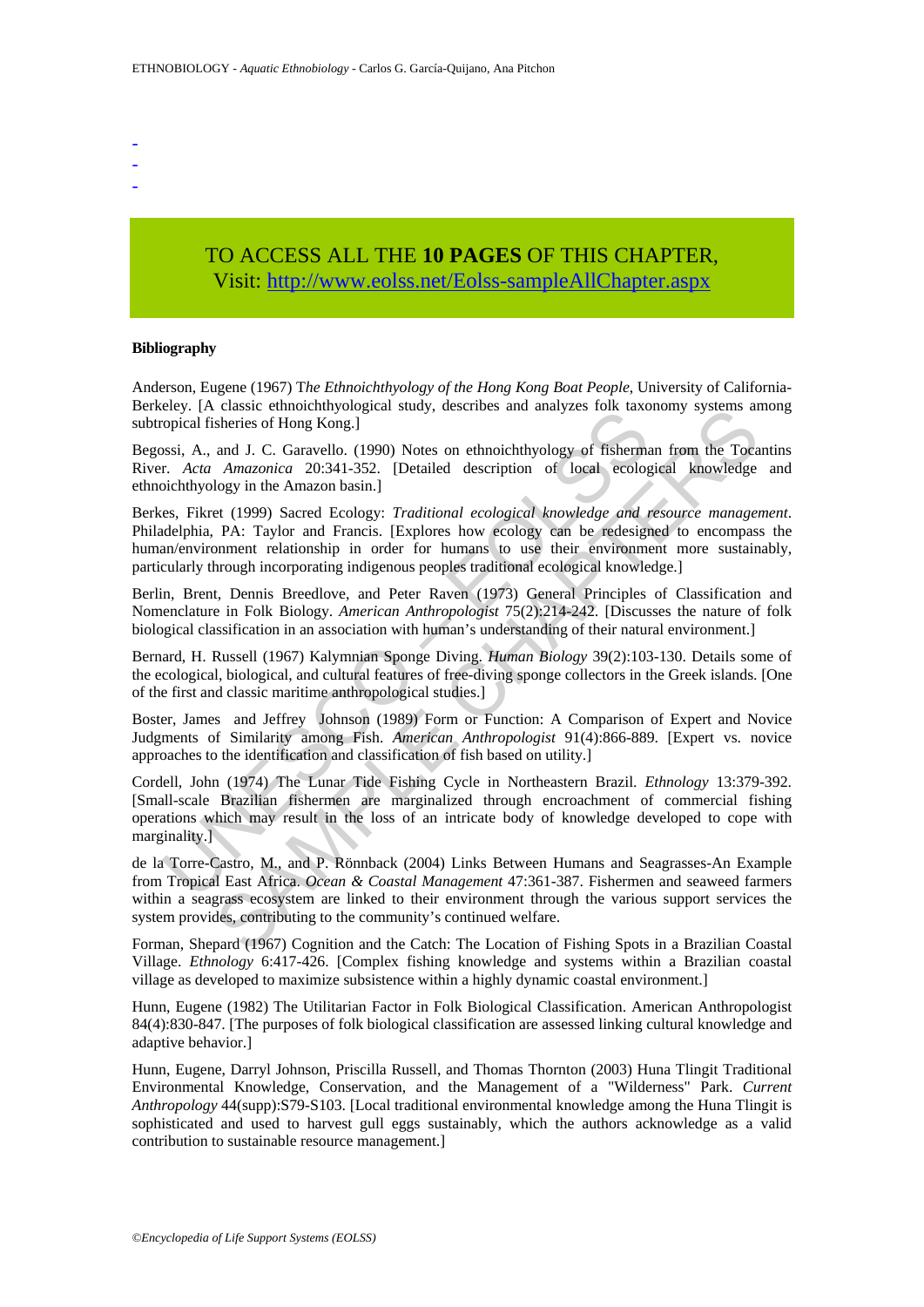Johannes, R.E. (1981) *Words of the Lagoon: fishing and marine lore in the Palau District of Micronesia*. Berkeley: University of California Press. [A comprehensive and groundbreaking compilation of fishermen's traditional ecological knowledge including applications to marine resource management.]

Johannes, Robert E., Milton M. Freeman, and Richard J. Hamilton (2000) Ignore Fisher's Knowledge and Miss the Boat. *Fish and Fisheries* 1:257-271. [Explains how not listening to fishermen and using their knowledge in marine research and resource management may unnecessarily put fishery resources and their users at risk.]

Medin, Douglas, Norbert Ross, Douglas Cox, and Scott Atran (2007) Why Folkbiology Matters: Resource Conflict Despite Shared Goals and Knowledge. *Human Ecology* 35:315-329. [The controversy over Native American fishing and hunting rights is questioned given that European American fish experts have a common knowledge base and common values with the Native Americans, though cultural differences in models of nature may aid in reducing conflict between the two groups.]

Medin, D.L., Ross, N., Atran, S., Cox, D., Coley, J., Proffitt, J., & Blok, S. (2006) Folkbiology of Freshwater Fish. *Cognition* 99(3):237-273. [Four experiments to identify the conceptual behavior of Native American and majority-culture fish experts, identifying that majority-culture sort fish into goalrelated categories and Native Americans sort ecologically, showing that cultural differences do not mean different knowledge bases, but rather differences in functionality.]

Morril, Warren (1967) Ethnoichthyology of the Cha-Cha. *Ethnology* 6:405-416. [One of the first ethnoichtyological studies performed in the Caribbean, this work details some of the main principles of folk taxonomies and ecological knowledge of the Cha-Cha people in the island of St. Thomas, USVI.]

Rahn, H. and T. Yokohama (1965) The Physiology of Breath-Hold Diving and the Ama of Japan. Washington, D.C.: National Academy of Sciences-National Research Council. [Explains some of the biological constrains and challenges facing participants in the free-diving Ama pearl fisheries]

is de dategores and majority-culture fish experts, identifying that majority-culture<br>ent chargones and Native Americans sort ecologically, showing that cultural did<br>rent knowledge bases, but rather differences in functiona Ruddle, Kenneth and Gongfu Zhong (1988) *Integrated Agriculture-Aquaculture in South China: The Dike-Pond System of the Zhujiang Delta*. Cambridge: Cambridge University Press. [The dike-pond system of the Zhujiang Delta in South China is an example of integrated aquaculture and agriculture that sustainably feeds large populations of people.]

Silvano, R. A., A.L. Silva, M. Ceroni, and A. Begossi (2007) Contributions of Ethnobiology to the Conservation of Tropical Rivers and Streams. Aquatic Conservation: Marine and Freshwater Ecosystems 17:1-19. [Document how extensive bodies of freshwater fishers' Local Ecological Knowledge about tropical river and streams might be a great value for aquatic conservation.]

Steward, Kathlyn M. (1994) Early hominid utilisation of fish resources and implications for seasonality and behaviour. *Journal of Human Evolution* 27(3):229-245. [Fish is examined as an alternative food source from early hominids through nutritional, ecological and ethnographic evidence, resulting in the finding that group size may have been larger than thought, as well as greater social interaction.]

ican and majority-culture fish experts, identifying that majority-culture sort fish into<br>tions and majority-culture fish experts, identifying that majority-culture sort fish into<br>ories and Native Americans sort ecologicall Turner, Nancy J. and Helen Clifton (2006) The Forest and the Seaweed: Gitga'at Seaweed, Traditional Ecological Knowledge, and Community Survival. *In Traditional Ecological Knowledge and Natural Resource Management*. C.R. Menzies, ed. Pp. 65-86. Lincoln and London: University of Nebraska Press. [Details Local Ecological Knowledge and cultural practices related to seaweed harvesting in British Columbia's Northwest coast.]

Walters, Bradley B., Patrik Rönnback, John M. Kovacs, Beatrice Brona, Syed Ainul-Hussain, Ruchi Badola, Jurgenne H. Primavera, Edward Barbier, and Farid Dahdouh-Guebas (2008) Ethnobiology, Socio-Economics, and Management of Mangrove Forests: A Review. *Aquatic Botany* 89:220-236. [Anthropogenic activity has had a negative impact on mangroves, though the use of ecological knowledge of coastal residents who use mangroves for sustainable management of these forests is becoming more salient, in addition to technological advances.]

#### **Biographical Sketches**

**Dr. Carlos García-Quijano** is an ecological anthropologist and ethnobiologist with interests in coastal human ecosystems, sustainability, ethnobiology, traditional knowledge, and human cognition. He is currently an assistant professor of Anthropology at the University of Rhode Island.